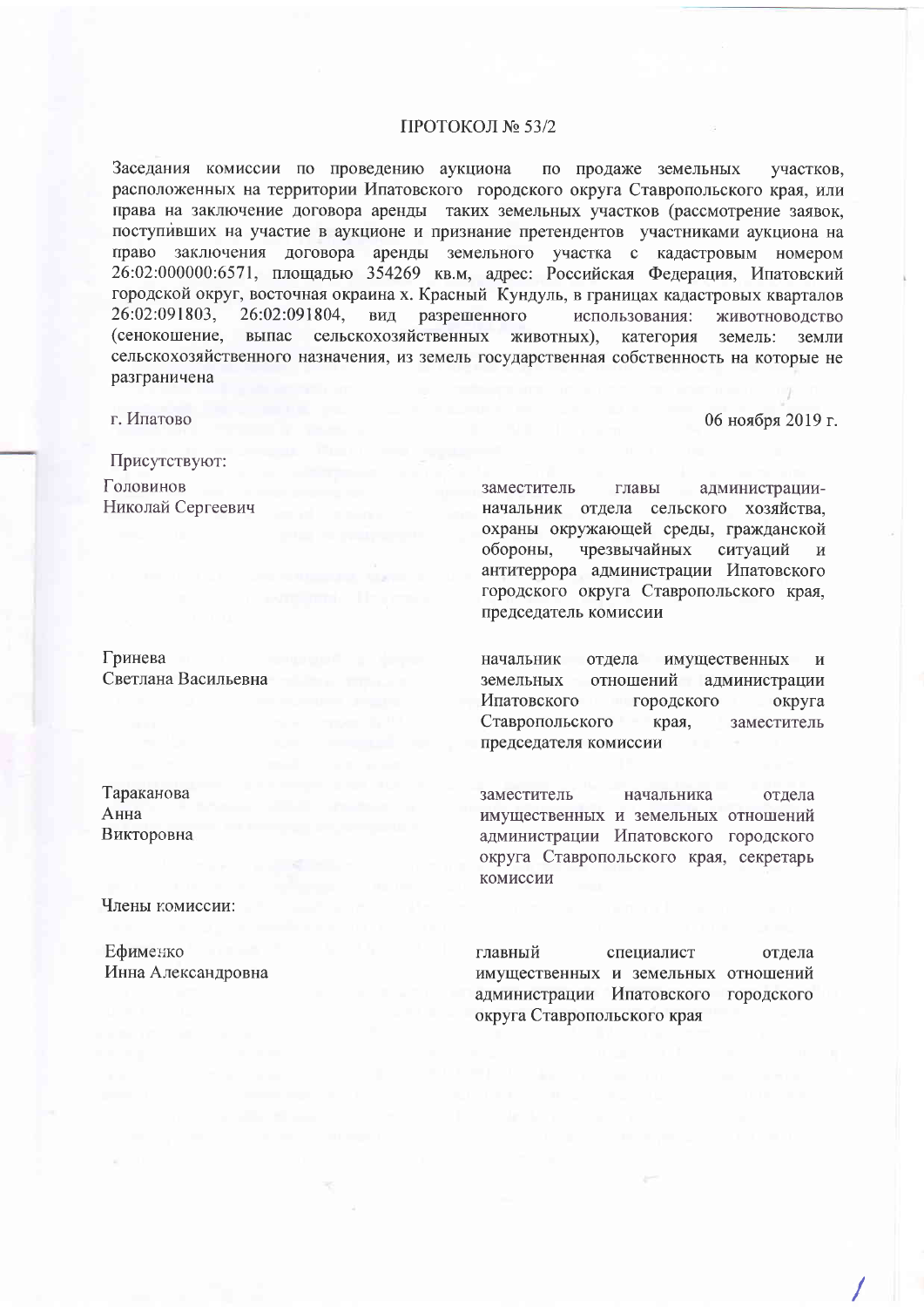# Отсутствуют: Неделько Г.Н., Поросная С.Р.

Присутствуют более 50% численного состава членов комиссии, комиссия правомочна принимать решения.

#### Повестка дня:

1. Рассмотрение заявок, поступивших на участие в аукционе проводимых в форме аукциона, открытого по форме подачи предложений о размере арендной платы за земельный участок, и признание претендентов участниками аукциона на право заключения договора аренды земельного участка с кадастровым 26:02:000000:6571, площадью 354269 кв.м, адрес: Российская Федерация, Ипатовский городской округ, восточная окраина х. Красный Кундуль, в границах кадастровых кварталов 26:02:091803, 26:02:091804, вид разрешенного использования: животноводство (сенокошение, выпас сельскохозяйственных животных), категория земель: земли сельскохозяйственного назначения, из земель государственная собственность на которые не разграничена (далее - земельный участок).

Слушали: Секретаря комиссии, заместителя начальника отдела имущественных и земельных отношений администрации Ипатовского городского округа Ставропольского края Тараканову А.В.

Аукцион, проводимый в форме открытого аукциона, объявлен постановлением администрации Ипатовского городского округа Ставропольского края от 05 сентября 2019 года № 1359 «О проведении аукциона на право заключения договора аренды земельного участка с кадастровым номером 26:02:000000:6571, площадью 354269 кв.м, адрес: Российская Федерация, Ипатовский городской округ, восточная окраина х. Красный Кундуль. в границах кадастровых кварталов 26:02:091803. 26:02:091804, ВИД разрешенного использования: животноводство (сенокошение, выпас сельскохозяйственных животных), категория земель: земли сельскохозяйственного назначения, из земель государственная собственность на которые не разграничена».

Извещение о проведении настоящего аукциона, форма заявки на участие в аукционе и проект договора были размещены на официальном сайте Правительства РФ www.torgi.gov.ru, на официальном сайте администрации Ипатовского городского округа Ставропольского края www.ipatovo.org и опубликованы в муниципальной газете «Ипатовский информационный вестник» 03 октября 2019 г. № 60,61 (212, 213).

В соответствии с записями в журнале регистрации заявок на участие в аукционе 12 ноября 2019 года на право заключения договора аренды земельного участка с кадастровым номером кадастровым номером 26:02:000000:6571, площадью 354269 кв.м, адрес: Российская Федерация, Ипатовский городской округ, восточная окраина х. Красный Кундуль, в границах кадастровых кварталов 26:02:091803, 26:02:091804, вид разрешенного использования: животноводство (сенокошение, выпас сельскохозяйственных животных), категория земель: земли сельскохозяйственного назначения, из земель государственная собственность на которые не разграничена, на момент окончания приема заявок 05 ноября 2019г. на 16 час. 00 мин. поступило 2 (две) заявки на участие в указанном аукционе:

 $\mathcal{D}$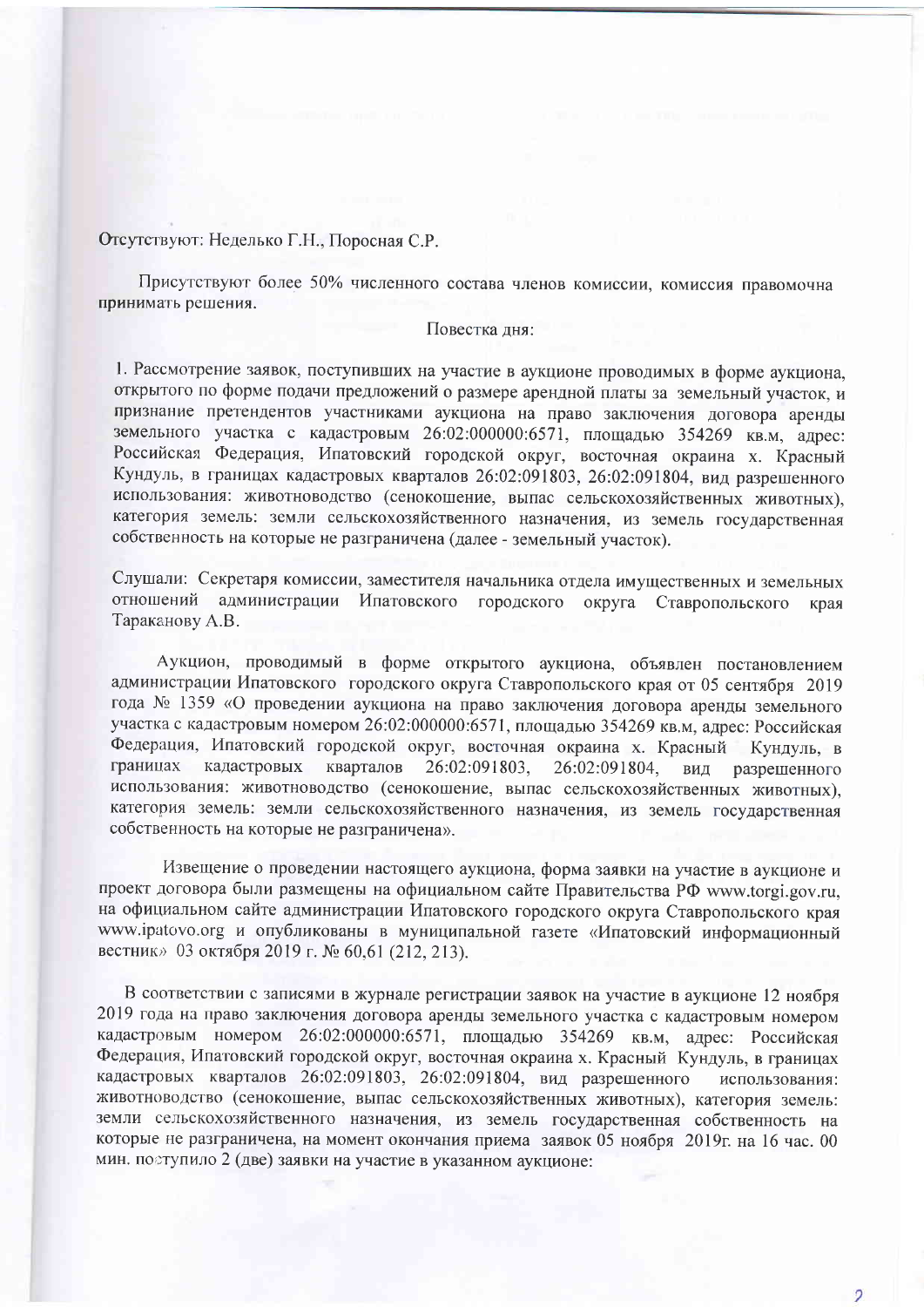| Номер<br>заявки на<br>участие в | Наименование претендента         | Дата и время<br>подачи<br>документов | Отметка о внесении задатка |
|---------------------------------|----------------------------------|--------------------------------------|----------------------------|
| торгах                          |                                  |                                      |                            |
|                                 | Общество с ограниченной          | 09.10.2019 г.                        | Платежное поручение №      |
|                                 | ответственностью «Научно-        | 10 ч. 53 мин                         | 353 от 09.10.2019 г.       |
|                                 | производственное объединение     |                                      |                            |
|                                 | Анропарк «Красочное» в лице      |                                      |                            |
|                                 | исполнительный директор-главный  |                                      |                            |
|                                 | агроном Салов Алексей Викторович |                                      |                            |
| $\mathcal{D}_{\mathcal{L}}$     | Ефремян Рубен Енокович           | 05.11.2019r.                         | Платежное поручение №      |
|                                 |                                  | 15ч. 16 мин.                         | 733450от 05.11.2019 г.     |
|                                 |                                  |                                      |                            |
|                                 |                                  |                                      |                            |

## Отозванных заявок - нет.

Отказано в приеме документов на участие в аукционе - нет.

Общество с ограниченной ответственностью «Научно-производственное объединение Анропарк «Красочное» в лице исполнительный директор-главный агроном Салов Алексей Викторович предоставил следующие документы:

1. Заявка на участие в аукционе, на право заключения договора аренды земельного участка из земель сельскохозяйственного назначения государственная собственность на которые не разграничена;

2. Устав копия:

3. Уведомление о постановке на учет физического лица в качестве главы КФХ от 29.01.2019г.

4. Лист записи ЕГРЮЛ форма № Р50007 от 13.12.2018г.;

5. Копия паспорта;

6. Копия Протокола № 3;

6. Платежное поручение № 353 от 09.10.2019 г.;

7. Реквизиты для возврата задатка;

8. Опись документов, представляемых для участия в аукционе на право заключения договора аренды земельного участка.

Своевременное поступление задатка от Общество с ограниченной ответственностью «Научно-производственное объединение Анропарк «Красочное» в лице исполнительный директор-главный агроном Салов Алексей Викторович в размере 25 140,06 (двадцать пять тысяч сто сорок) рублей 06 копеек подтверждается выпиской со счета организатора аукциона.

Ефремян Рубен Енокович предоставил следующие документы:

1. Заявка на участие в аукционе, на право заключения договора аренды земельного участка из земель сельскохозяйственного назначения государственная собственность на которые не разграничена;

2. Платежное поручение 733450 от 05.11.2019 г.;

- 3. Копия паспорта;
- 4. Банковские реквизиты для возврата задатка;

5. Опись представленных документов.

Своевременное поступление задатка от Ефремян Рубена Еноковича в размере 25 140,06 (двадцать пять тысяч сто сорок) рублей 06 копеек подтверждается выпиской со счета организатора аукциона.

 $\overline{\mathbf{z}}$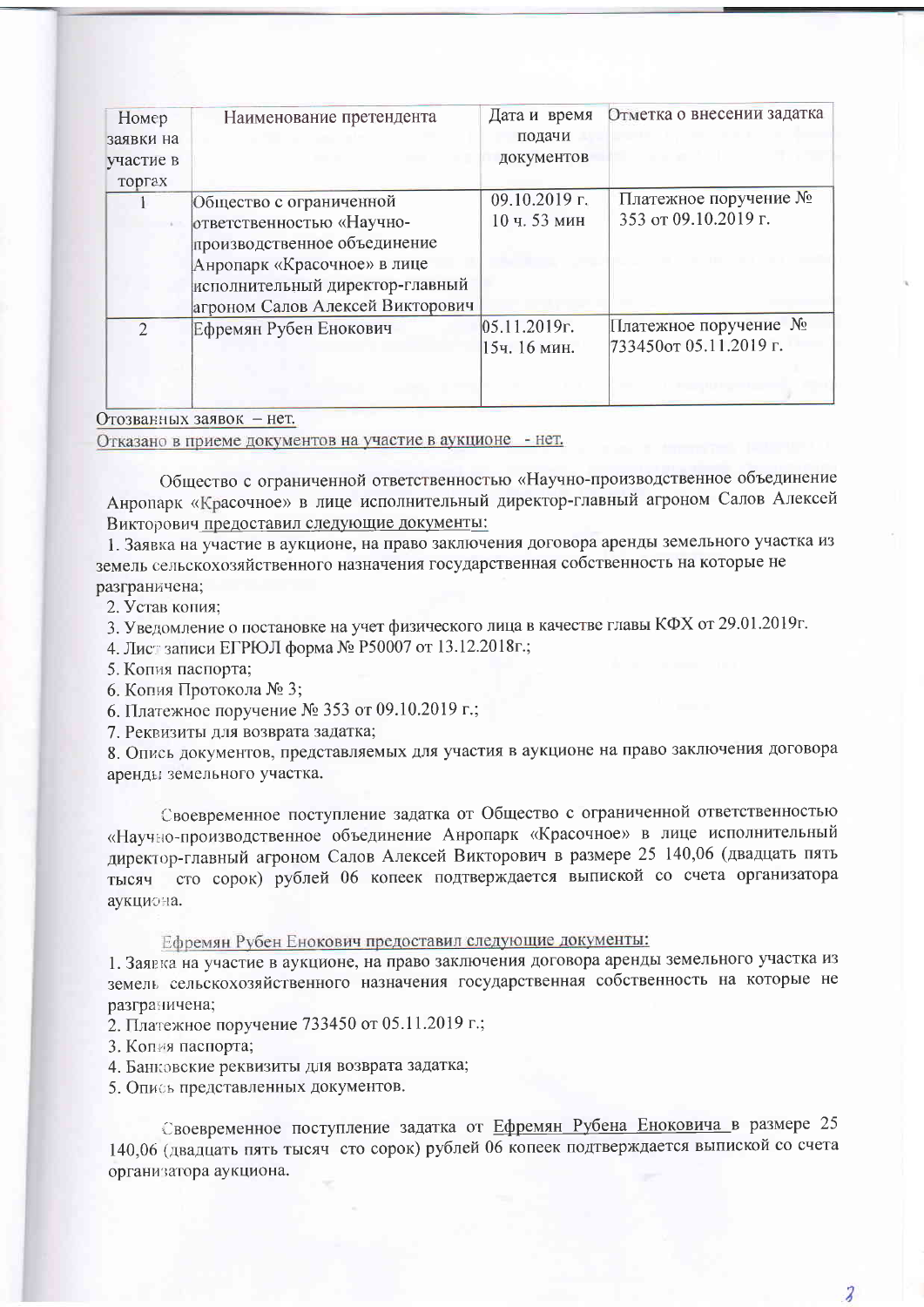Рассмотрев представленные документы на участие в аукционе, проводимого в форме аукциона открытого по форме подачи предложений о размере годовой арендной платы земельного участка.

#### Комиссия решила:

1. Допустить к участию в аукционе и признать участниками аукциона на право заключения договора аренды земельного участка:

1. Общество с ограниченной ответственностью «Научно-производственное объединение Анропарк «Красочное» в лице исполнительный директор-главный агроном Салов Алексей Викторович, зарегистрированный по адресу: Ставропольский край, г. Ставрополь, ул. Проезд 2-й параллельный, д. 10А;

2. Ефремян Рубен Енокович, зарегистрированный по адресу: Ставропольский край, Предгорный район, п. Родниковский, ул. Подгорная, дом № 18.

2. Уведомить претендентов, признанных участниками аукциона о принятом решении не позднее 07 ноября 2019 г., путем вручения под расписку соответствующего уведомления, либо направления такого уведомления по почте заказным письмом.

Председатель комиссии

Заместитель председателя комиссии

Секретарь комиссии

Члены комиссии:

Н.С. Головинов

С.В. Гринева

А.В. Тараканова

И.А. Ефименко